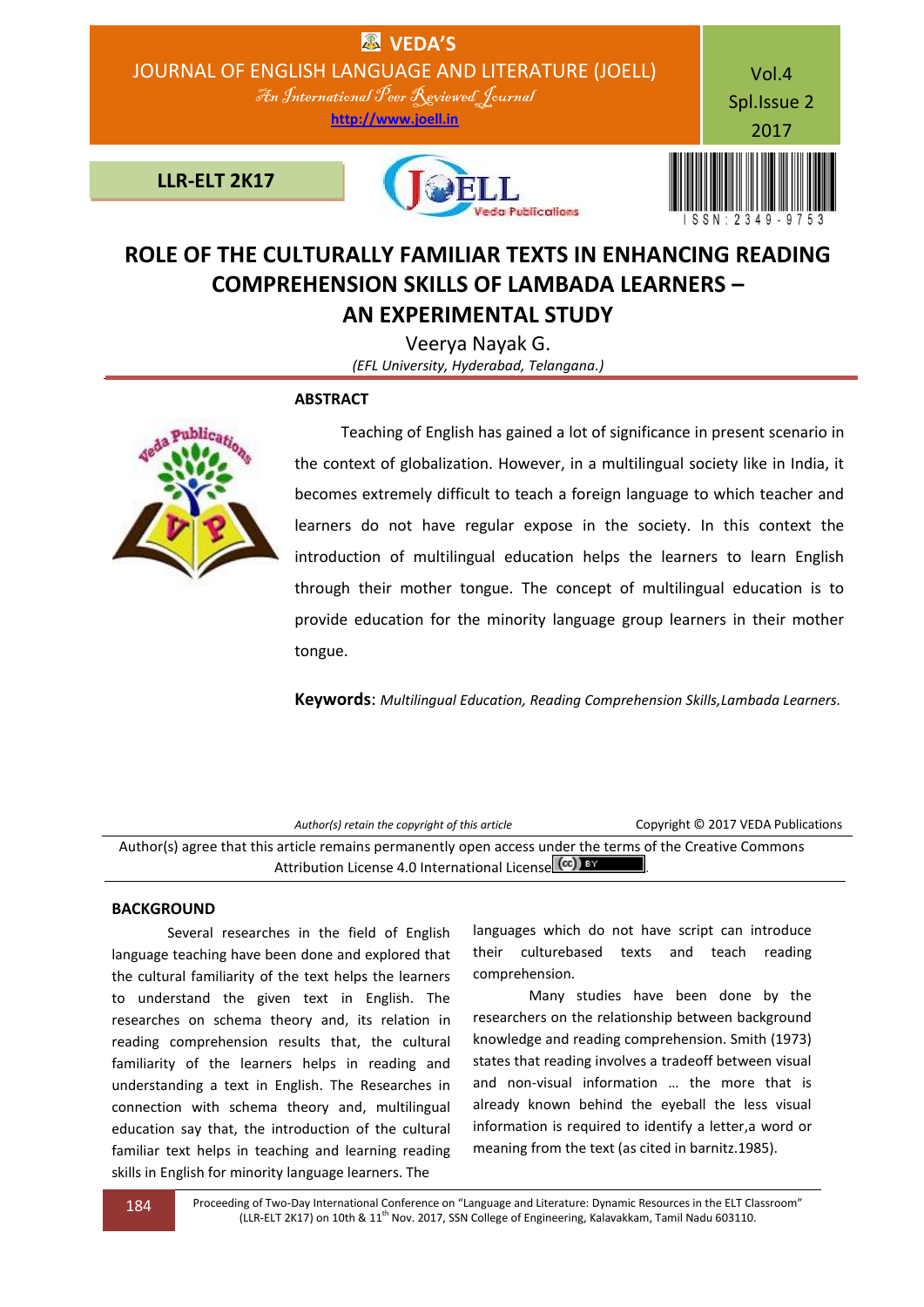Kaplan (1966), Long (1989), and Nostrand (1989) also indicate that culturally specific schemata affects comprehension. Nostrand, for example, has shown that authentic texts from one culture may give a false impression of that culture to members of a second culture. To avoid this false impression, such texts should be presented in authentic context and students' appropriate schema should be activated. According to Kaplan, cultural differences lead to different approaches to teaching reading to L1 speakers and L2 speakers. Cultural knowledge is also important because to comprehend some types of writing, humor, for example, knowledge of the culture must be taken into consideration. *Garfield,* a US cartoon, translated into a second language, is humorous only in those situations in which the reader understands the cultural significance behind it.

With the above example the researcher underlines the importance of corresponding the reading material with the cultural schema of the learner in the situation.

This is true of other genres as well. Carrell's (1981) study has shown the effects on comprehension and recall of English stories by ESL readers based on cultural origin of the stories given for them. She gave two groups of students; Chinese and Japanese, stories in English which had been translated from Chinese, Japanese, French, and American Indian folktales. The results showed that where story schemata differed drastically from that of their own culture, students ranked comprehensibility of the passages concerned as low. Their rewriting of those stories was also ranked low in comprehensibility by American native speakers. Johnson (1981) found similar effects of the unfamiliar cultural background of a text on reading comprehension. By examining the language complexity and the cultural origin of prose on the reading comprehension of Iranian students (intermediate and advanced ESL students), she found that the level of syntactic and semantic complexity of the stories had a lesser effect on reading comprehension than did the cultural origin (Iranian versus American folktales) of the story.

Recent trends in research on the role of cultural background knowledge in L2 reading comprehension have focused on two groups of subjects with the same cultural background and one text in two different contexts. That is, several culturally unfamiliar words in the original text are changed to more familiar ones in the modified version. Then each group reads either the culturally familiar or the culturally unfamiliar version of the text. The first study of this type was carried out by Chihara, Sakurai, and Oller (1989). Based on the assumption that "very simple things like nouns referring to persons and places carry with them some fairly subtle semantic and pragmatic information", they changed several culturally unfamiliar words (e.g. Nicholas, Athen, Klein) from two English texts into more familiar words (Ben, Osaka, Daiei) for the Japanese participants. Leaving all other words whole, Chihara et al. could control other possible intervening variables such as the content and syntactic complexity of the two texts. The results of the cloze test showed that the participants performed significantly better on the modified, that is culturally familiar, cloze texts than on the original texts.

Chihara et al.'s (1989) study was later followed by Al-Fallay (1994, as cited in Oller, 1995), who examined the effect of cultural familiarity on Arab EFL students' cloze test performance over a three month period. In his study, he used two narratives. One was an English translation of a story originally written about an Arab setting, and the other was a story in English by an American with reference to events that took place in the United States. The American story was adapted positively to fit Arab expectations, and the Arab story was adapted negatively to violate Arab expectations. Five cloze tests over the Arab story and five over the Arabized version of the American story were presented sequentially in ten administrations over a three month period to the experimental group. The counterpart tests, consisting of five tests over the unmodified American story and five tests over the Americanized version of the Arab story were presented over the same period in matched administrations to the control group. Results indicated that the experimental group performed better on all ten cloze tests owing to the conformity of the textual material to their socio-cultural expectations.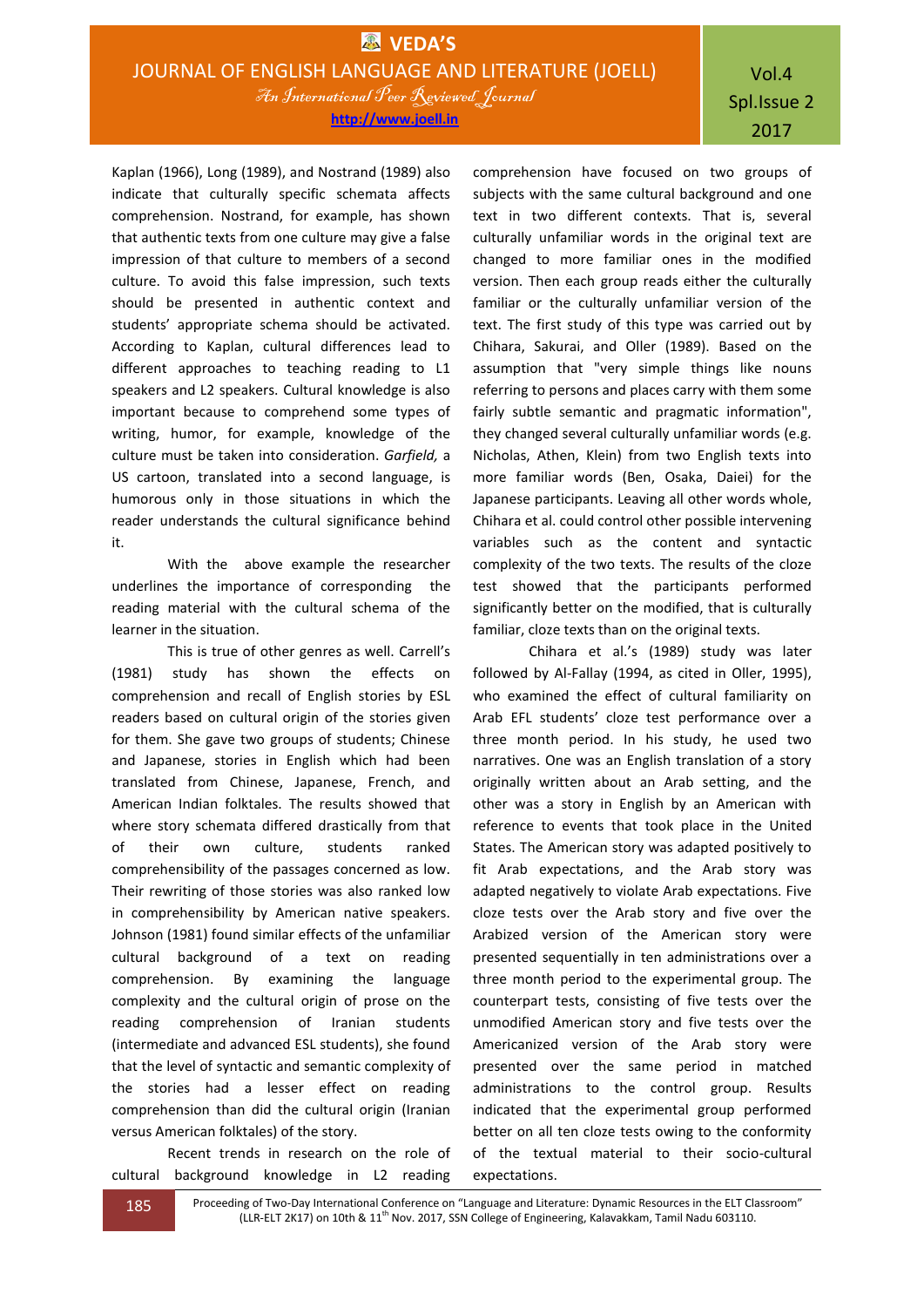**http://www.joell.in**

Sasaki (2000) investigated how schemata activated by culturally familiar words might have influenced students' cloze test-taking processes. Two groups of Japanese EFL learners with equivalent English reading proficiency completed either a culturally familiar or an unfamiliar version of a cloze test. Partially replicating Chihara et al.'s (1989) experiment, she changed several unfamiliar words in the original cloze test passage to more familiar ones in the modified version. Unlike Chihara et al., however, students were asked to give verbal reports of their test-taking processes, and to recall the passage after they had completed the test. Results demonstrated that those who read the culturally familiar cloze text tried to solve more items and generally understood the text better, which resulted in better performance, than those students who read the original text.

Alptekin (2006) says that by contextual further means, culture-specific customs, rituals, notion, structures, and values. In fact, he defines nativization based on sociological, semantic, and pragmatic dimensions of culture, as described by Adaskou, Britten, and Fahsi (1990). The sociological dimension, as Alptekin (2006) argues, includes culture-specific contextual cues of customs and rituals such as religious conventions, courting patterns, social festivities, interpersonal relationships, and home and family life. Examples of sociological adaptations are replacing *the traditional American Sunday dinner* in the original story by *a Bayram (a religious holiday for Turks) meal* and *Sunday Clothes* by *Bayram clothes*. Nativization through the semantic dimension, according to Alptekin (2006), involves the adaptation of culture-specific notions and structures, for example, conceptual and lexical changes made in areas such as food, currency, clothes, drinks, and institutions. Finally, nativization through the pragmatic dimension, as Alptekin (2006) mentions, embodies substitution of native cultural values for target language cultural values; for instance, the sense of American individualism seen in the protagonist's actions in the original story is replaced by the sense of Turkish group solidarity conveyed through the protagonist's deeds in the nativized version.

The above mentioned research stimulates the researcher to undertake the present study which can help the marginalized community like Lambada learners.

## **PURPOSE OF THE STUDY**

The purpose of the present study is to know the role of the culturally familiar text in developing reading comprehension skills among the Lambada learners at secondary level in tribal school. As far as schema theory is concerned, the cultural schema which the learners have in their schema, helps them in comprehending the text which is given in English. Culturally familiar text helps the learners in understanding non cultural based texts, if the learners would give practice in reading comprehension by using culturally familiar texts of the learners. It is also assumed that the cultural familiarity of the text helps in reading and understanding non culturally familiar text.

## **RESEARCH QUESTIONS**

- 1. Do the Lambada learners face problems while reading and understanding English?
- 2. To what extend the culturally familiar texts help Lambada learners to develop their reading comprehension skills in English?

## **ISSUE STATEMENT**

The main reason for undertaking this research on Lambadas is that the Lambada learners come from a different culture compared to other learners. The main motivation is that the researcher also hails from the Lambada community. The problems faced by the researcher during his school days initiate him to do the present study. It was found that even though the reading skills are taught in the real classroom situations, the learners still exhibit very poor reading and comprehension skills in English. It was also observed that the teachers of second language (English) did not make any serious attempt to use culturally familiar texts in teaching reading.

#### **RESEARCH DESIGN**

The subjects for the present research are secondary level learners from Telangana tribal welfare residential schools of Warangal districts. The sample learners are from Lambada community only the total number of subjects 20, 10 from A.P.T.W.R.S,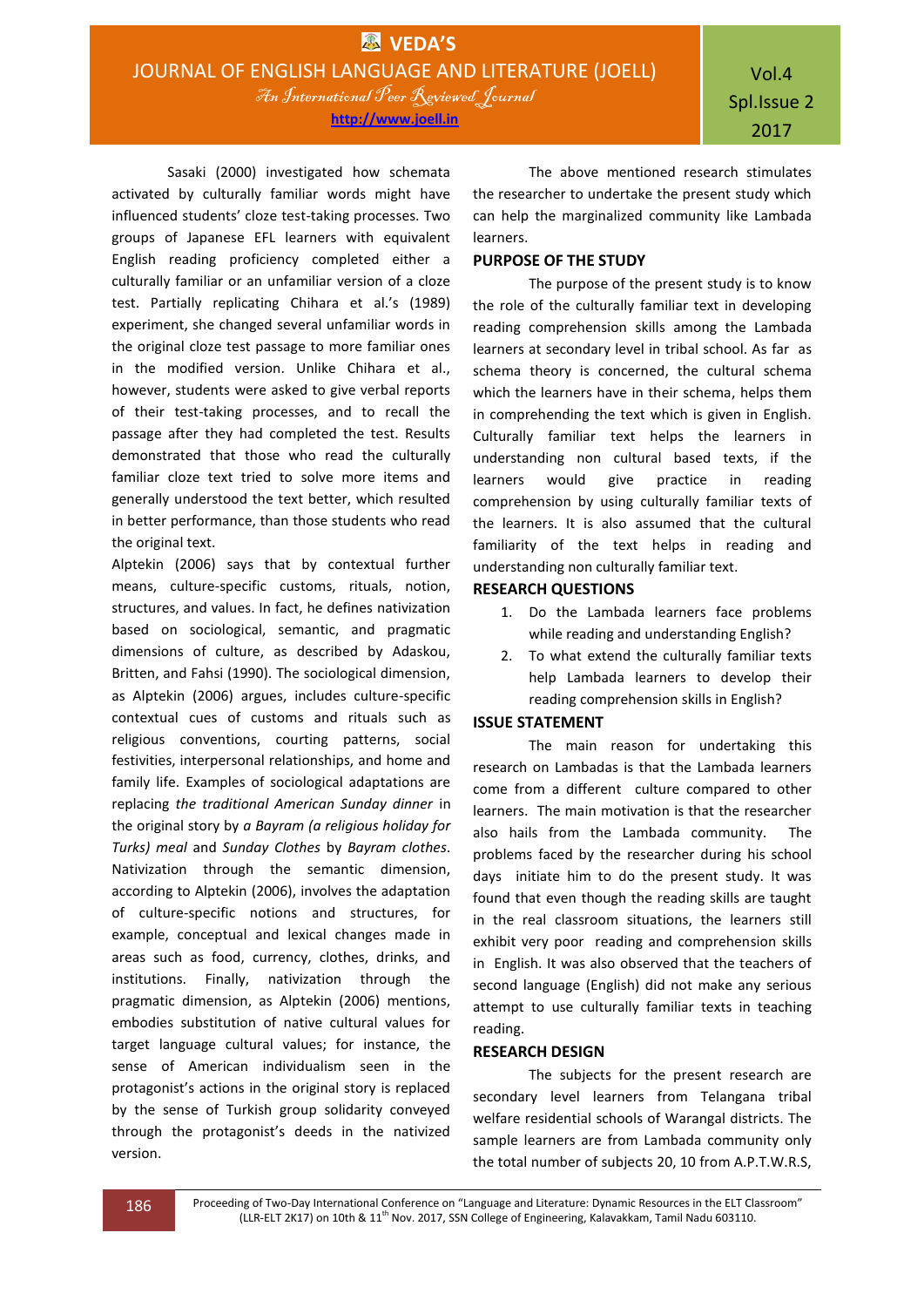**http://www.joell.in**

(Boys) Ashok Nagar and 10 from A.P.T.W.R.S (Girls) Kothaguda of Warangal district. This study has two qualities like quantitative and qualitative in nature. The research has been started with student's questionnaire which helps the researcher to know the social, educational, parental information of the subjects. A pre-test has been conducted to know the learners opinion on English and on reading skills in English. Intervention classes have been conducted for 10 days by using culturally familiar texts of the learners. During intervention the Lambada stories and history of Lambadas have been introduced. The pretest and post tests are conducted by using non cultural based texts. The results of the pre and posttests were compared to show how the culturally familiar texts helped the learners to develop their reading comprehension skills in English.

## **FINDINGS AND DISCUSSION**

The carried out research discusses many factors which are related to the reading comprehension specifically reading comprehension in English.

## **MAJOR FINDINGS**

The following are the findings of the study. They have been classified under the following categories.

## **LEARNERS' PROFICIENCY**

- The learners have problems with vocabulary and pronunciation
- They have problem with connecting ideas between line to line and sentence to sentence
- The learners have much of their mother tongue influence and they have problem with second language or third language.
- The learners have problems with other language skills like listening, speaking and writing.
- Most of the classrooms in the rural and tribal areas are teacher centered.
- They have problem with reading and understanding a text in English.
- They ask the meanings of the English words in Telugu and their own mother tongue Lambadi.
- The learners ask the teacher to explain the given text either in Telugu or Lambadi.
- The economical status of the Lambada learners would not allow them to have extra access in developing reading skills.
- They do not have moral support from the educational institutes.
- They are not given proper facilities which are necessary for a learner.
- The poverty of the learners forces them to drop the school.
- The lessons in existing textbooks are not related to the culture of the learners. So, there is no scope to know the learners own culture.
- The use of culturally familiar texts during the intervention helped the learners develop their reading comprehension skills in English.
- Learners have curiosity to learn English but un-culturally familiar texts made the learners to feel uncomfortable.

## **LEARNING ENVIRONMENT**

- There is no students' friendly environment at the school which makes them learn things easily.
- Parents only send their children to the school but they do not check on their children's progress.
- The learners have interest in learning English but the learning environment is not encouraging.
- They know that English is very important to survive in the world, but there is no proper teaching-learning environment in the tribal schools.
- The home environment of the learners does not create any opportunity for learning English language.
- There is no regular practice on basic skills like reading, writing, speaking and listening.
- The text materials which are available are not culture-specific.
- During the intervention when the culturally familiar texts were used, the learners were able to read and understand the text.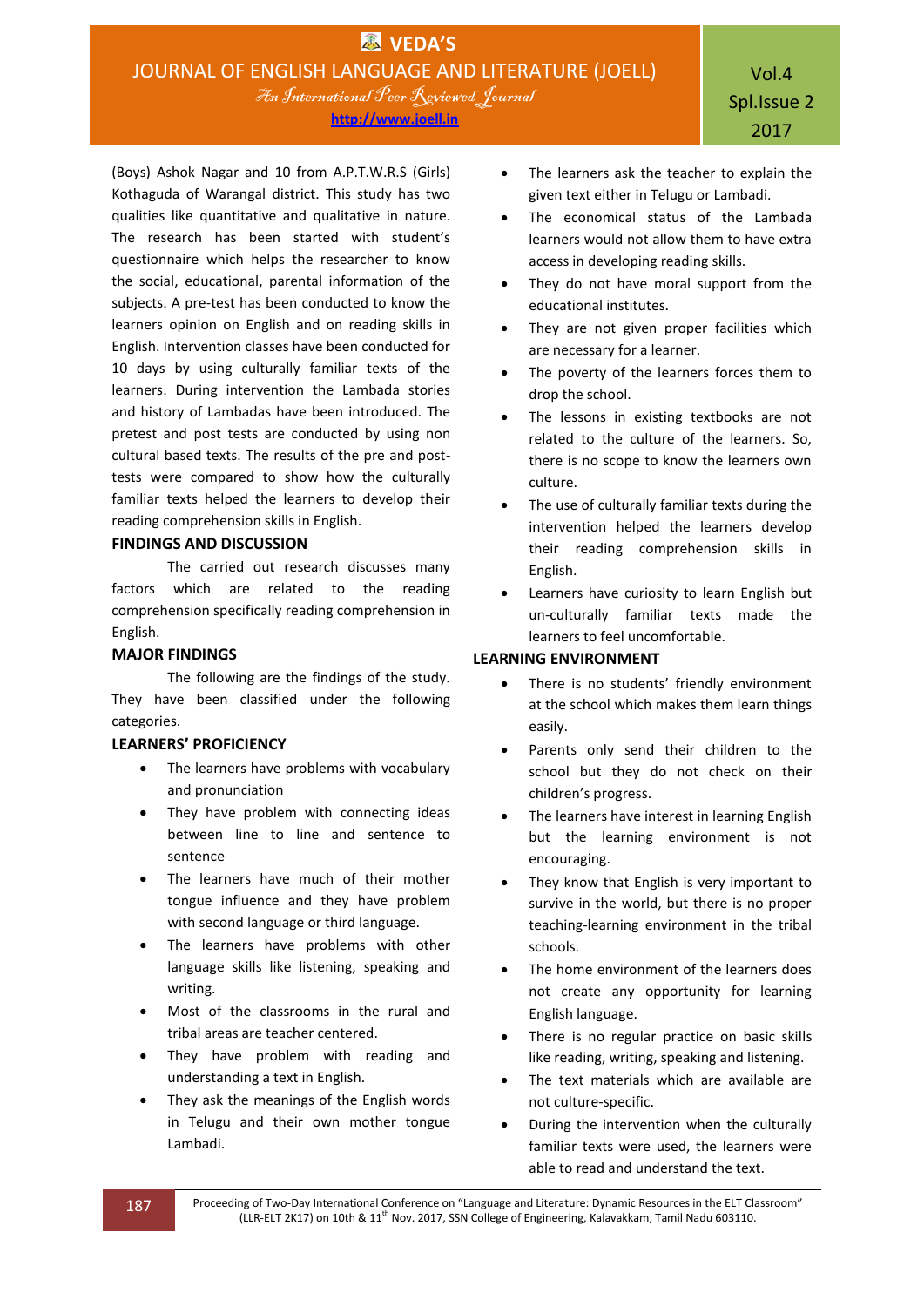#### **IMPLICATIONS OF THE FINDINGS**

The findings of this study have some implications for teaching reading comprehension skills to the Lambada learners at the secondary level. This study aims to know the role of the culturally familiar texts in enhancing reading comprehension skills of Lambada learners at secondary level. It will give some picture of the problem to the syllabus designers, policy makers and material producers. The findings will help course instructors to get insights into how the teaching of reading comprehension skills could happen in the classroom.

- The teachers should use the culturally familiar texts of the learners as authentic materials to make their teaching more effective focusing on reading skills.
- The use of bilingual and multilingual method will help the Lambada learners to understand whatever they listen to in the classroom.
- Every learner should get a chance to read the text in the classroom.
- The culturally familiar texts should be included in the tribal welfare schools which are related to the learners' cultural background, so the learners will show interest to know their own culture. Alternatively the skills of the learners will be improved and it is proved in this study.

## **RECOMMENDATIONS TO THE TEACHERS**

It has been observed that the present system of education is unfamiliar to the Lambada learners in many ways.. Further the government's measures for the upliftment of Lambadas are mainly based on concessional provisions through protective discrimination but they are temporary in nature, the ultimate aim being to level them up with mainstream society. Preferential treatment and concession can hardly produce the desired results unless these are used as means of equipping the tribal with the knowledge and skills which enable them to compete with non-tribes counterparts on equal terms. The present study therefore focuses on the education of Lambadas through their own language and culture, creating in them a love and a pride in their culture and equipping them with skills and knowledge which

will put them on par with their non-tribal counterparts.

The findings of the present research gave some of the concrete facts that, reading comprehension skills for Lambada learners are very important to improve their proficiency in English. The education of the learners is in the hands of the school teachers. So, the teachers should incorporate reading comprehension skills among the learners. The teachers who teach in tribal schools need to adapt texts from the available sources to develop reading skills of the learners. The additional adaptations of the texts will create interest among the learners. The basic skills are necessary to become good language user in the society. The teacher can also use technical equipments like computer, television, tape recorder, projector, graded reading cards and other teaching learning materials to enhance reading skills of the learners. It is essential for the teacher to take care of and encorage learners who come from minor groups.

## **EDUCATION THROUGH MOTHER TONGUE**

English language teaching through the mother tongue has not been attempted so far with the Lambada community. They are taught English as if it is a second language. An important step in their teaching is to first teach Telugu and then teach English because the Lambadi language does not have a script of its own.

In tribal welfare schools, Telugu is taught from the beginning. The pronunciation of their own language and Telugu is very different for them. English is a difficult language for the Lambada learners to begin with and difficult to learn through formal schooling. It has been generally accepted that it is advisable to develop reading skills in their own mother tongue because it believes that the skills of one language can easily be transferred to another language. If a student who already knows how to read and write in one language does not have to struggle much with the problems of reading and writing in another language. But for Lambadas their own language has to be taught first, and it is impossible to teach through the mother tongue because they do not have script to their L1. Hence the government should at least employee Lambada teachers to teach English. So that, the learners can ask some unknown words in their mother tongue.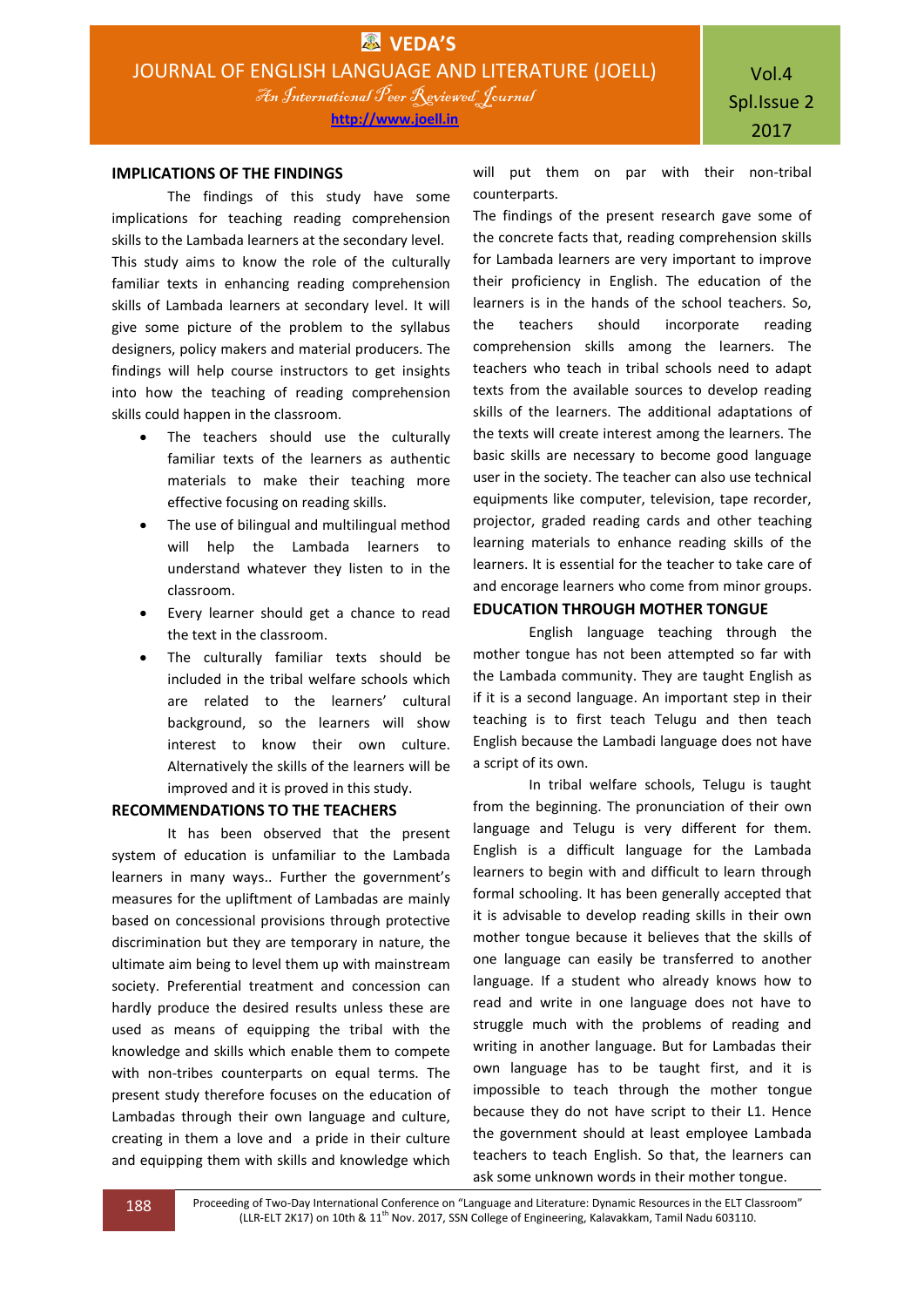#### **TO THE MATERIAL PRODUCERS**

In the overall study we observed that the existing textbooks do not have culturally familiar texts for the Lambada learners. The material producers who prepare materials for the residential schools can include the tribal culture for the school level children which can help the learners learn language through their own culture. **TO THE STATE GOVERNMENT**

The state government should take initiation to establish autonomous institutions to undertake research in tribal languages and publish some of the literature related to the Lambada culture, so that the printed culture of the Lambada learners will help them in enhancing reading comprehension skills.

The existing tribal welfare institutes like TSTWRS and Ashrama schools teachers should be provided with training in teaching English. The government should provide special education funds for the tribal students and distribute books which can help them in developing the basic skills of English.

The use of culturally familiar texts to develop reading comprehension skills helps teachers to enhance learners reading skills in English.

Currently, the prescribed textbooks and lessons are not related to the learner's cultural and social background. When the researcher introduced the culturally related texts to the learners, they showed interest in reading the text and were able to understand the content of the passages. They were very happy to see their culture represented in the form of the text which was not available earlier. . The researcher conducted pre-test by using unfamiliar and non-culture based text. Wwith this the researcher came to know that the learners faced problems in reading and understanding the non culture based texts. Then, during the intervention the researcher used culturally related texts to teach and found the learners very enthusiastic to read the text because of their previous knowledge.. The researcher also used texts that contained stories which were told by their parents and grandparents in their childhood. While reading the passage the learners were able to recollect all the things which were told by their parents some of the names and some of the

terms the learners could not remember because of the domination of the regional language. The learners are not allowed to use their mother tongue in the language. They do not have the teachers who teach English langue from their own community who can help the learners to make understand by using their mother tongue.

The researcher argues here that texts based on learner'culture should be introduced in prescribed text books to encourage the Lambada learners in learning English. The reasons for drop outs can be because the learners could not understand English properly. If the learners could have teachers from their own community who can make the learners to understand by using their mother tongue the learners can get some kind of encouragement with this we can stop dropouts rapidly. The researcher came to know this by using the learners' mother tongue in the classroom while teaching English. In the present prescribed book many lessons are from western culture which is no more related to the learner's culture. This makes confusions for the learners to understand English.

#### **CONCLUSION**

As discussed in this study, Lambada learners do not have script for their language and it is difficult to have education through their mother tongue, because most of the teachers who teach Lambada learners are not from the same community. So, providing multilingual education for the learners who come from the minor community is difficult. If the government could recruit Lambada community teachers even at elementary level which is initial stage in education, the learners could get some kind of boost in learning English with the help of the mother tongue.

#### **BIBLIOGRAPHY**

- [1]. Abu-Rabia, S. (1996). Attitudes and cultural background and their relationship to reading comprehension in a second language: A comparison of three different social contexts. *International Journal of Applied Linguistics*, *6*(1), 81–105.
- [2]. Ajideh, P. (2003). Schema theory-based pre-reading tasks: A neglected essential in the ESL reading class. *Reading*, *3*(1).
- [3]. Alderson, J. C. (2000). *Assessing reading*. Ernst Klett Sprachen.
- [4]. Al-Issa, A. (2011). Schema theory and L2 reading comprehension: Implications for teaching. *Journal of*